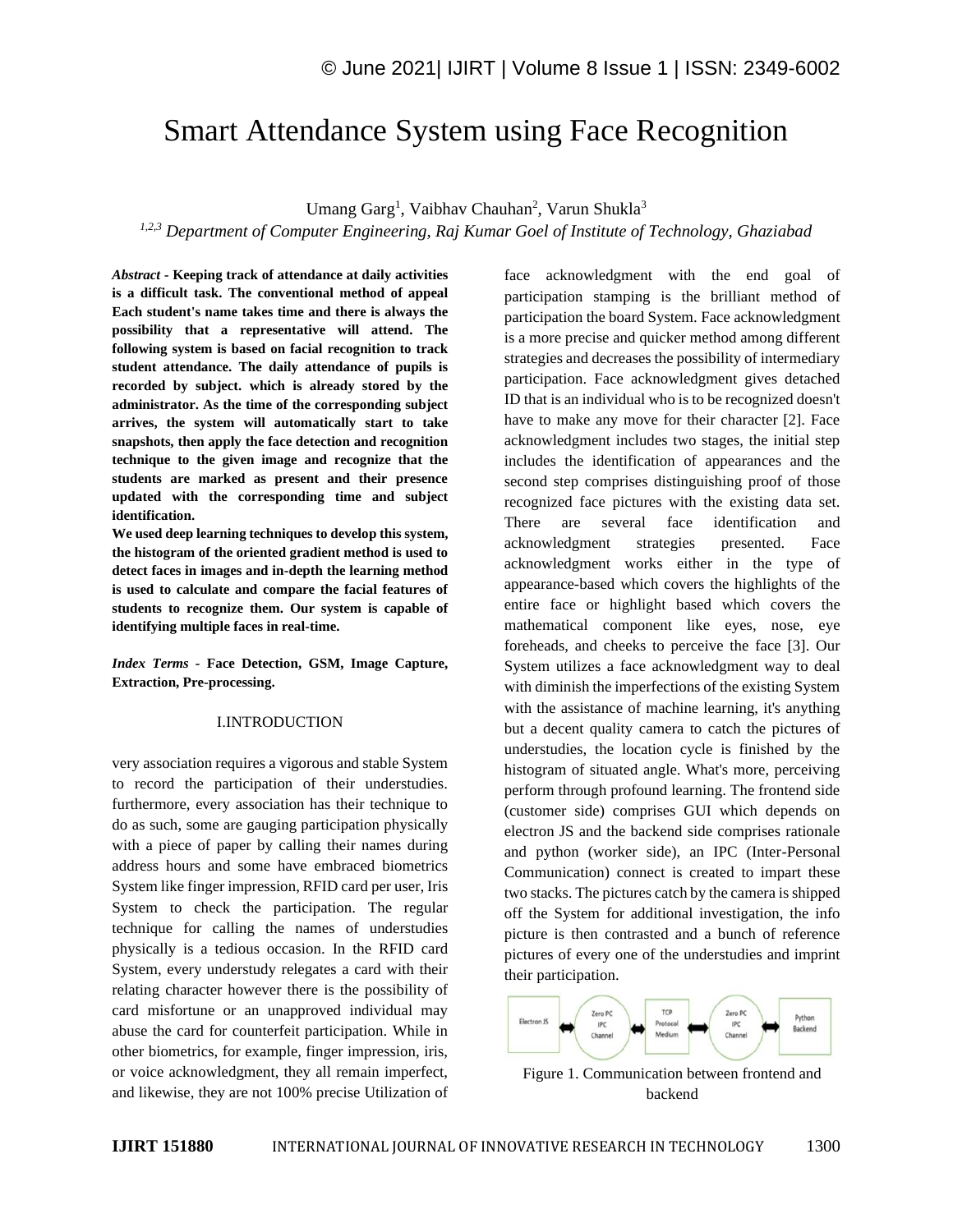very association requires a vigorous and stable System to record the participation of their understudies. furthermore, every association has their technique to do as such, some are gauging participation physically with a piece of paper by calling their names during address hours and some have embraced biometrics System like finger impression, RFID card per user, Iris System to check the participation. The regular technique for calling the names of understudies physically is a tedious occasion. In the RFID card System, every understudy relegates a card with their relating character however there is the possibility of card misfortune or an unapproved individual may abuse the card for counterfeit participation. While in other biometrics, for example, finger impression, iris, or voice acknowledgment, they all remain imperfect, and likewise, they are not 100% precise Utilization of face acknowledgment with the end goal of participation stamping is the brilliant method of participation the board System. Face acknowledgment is a more precise and quicker method among different strategies and decreases the possibility of intermediary participation. Face acknowledgment gives detached ID that is an individual who is to be recognized doesn't have to make any move for their character [2]. Face acknowledgment includes two stages, the initial step includes the identification of appearances and the second step comprises distinguishing proof of those recognized face pictures with the existing data set. There are several face identification and acknowledgment strategies presented. Face acknowledgment works either in the type of appearance-based which covers the highlights of the entire face or highlight based which covers the mathematical component like eyes, nose, eye foreheads, and cheeks to perceive the face [3]. Our System utilizes a face acknowledgment way to deal with diminish the imperfections of the existing System with the assistance of machine learning, it's anything but a decent quality camera to catch the pictures of understudies, the location cycle is finished by the histogram of situated angle. What's more, perceiving perform through profound learning. The frontend side (customer side) comprises GUI which depends on electron JS and the backend side comprises rationale and python (worker side), an IPC (Inter-Personal Communication) connect is created to impart these two stacks. The pictures catch by the camera is shipped off the System for additional investigation, the info picture is then contrasted and a bunch of reference pictures of every one of the understudies and imprint their participation.

## II.PROPOSED WORK

The proposed system is intended for computerizing the participation of the diverse association and lessens the imperfections of the existing manual system. The System figures the participation subject astute, that is the information of understudies and subjects are added physically by the director, and at whatever point time for comparing subject shows up the System consequently begins taking snaps and discover whether human countenances are shown up in the given picture or not. We have utilized Histogram of Oriented Gradient for face location and profound learning procedures to ascertain and think about 128 d face highlights for face acknowledgment. Once faces are distinguished and perceive with the current information base, the System computes participation for the perceived understudies with the individual subject id progressively. What's more, a dominant sheet is produced and saved by the System consequently. Our System parts into two sections, First the front-end side comprises GUI which depends on Electron JS this JavaScript stack which is filling in as a customer and the second is the backend side which comprises rationale, and because of Python which is filling in as a worker. What's more, we realize that both the dialects can't speak with each other straightforwardly, so we have utilized IPC (Inter Personal Correspondence) methods with zero libraries as an extension to convey these two dialects. The Electron JS calls the python capacities and trade information through TCP with help of Zero PC Library.

# III.METHODOLOGY

# A. Data Acquisition

1. Image acquisition:

Image is acquired using a high-definition camera which is placed in the classroom. This image is given as input to the system.

# 2. Dataset Creation:

The dataset of students is created before the recognition process. Dataset was created only to train this system. We have created a dataset of 5students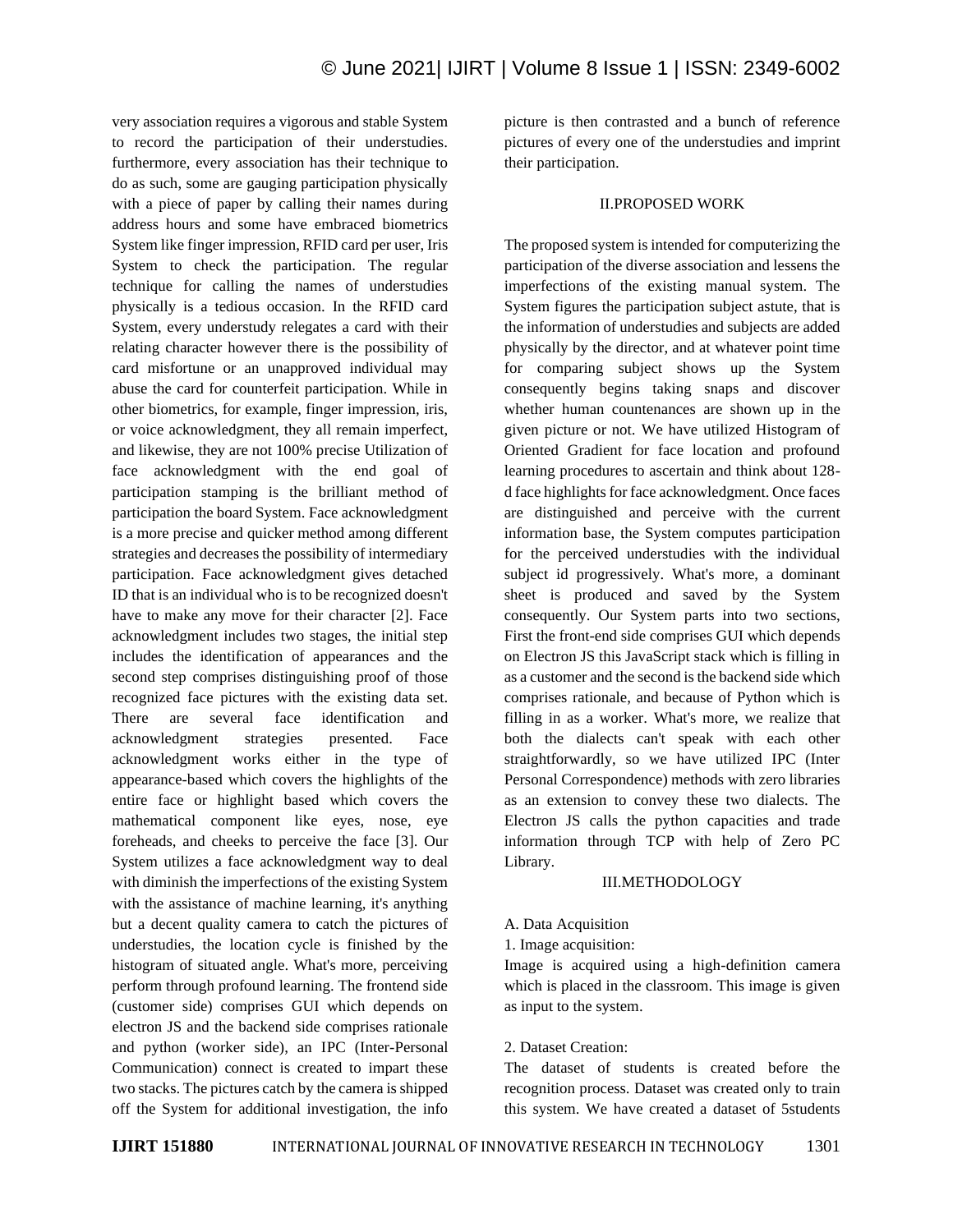which involves their name, roll number, department, and images of students in different poses and variations. For better accuracy minimum of 15 images of each student should be captured. Whenever we register student's data and images in our system to create a dataset, deep learning applies to each face to compute 128-d facial features and store in student face data file to recall that face in the recognition process. This process is applied to each image taken during registration.

# 3. Storing:

We have used JSON to store the student's data.

JavaScript Object Notation (JSON): To address, organized information dependent on JavaScript object sentence structure, a standard content-based configuration is presented. JSON is utilized for communicating information in web applications. It's anything but an ideal answer for putting away transitory information that is devoured by the substance that makes the information. JSON can store information in String, Number, Object, Array, Boolean, Null structure which implies it has the impediment of putting away information in capacities, dates, and undefined data form.

#### B. Face recognition process

1. Face Detection and Extraction:

Face detection is significant as the picture taken through the camera given to the System, face identification calculation applies to recognize the human faces in that picture, the quantity of picture preparing calculations is acquainted with identifying faces in pictures and the area of that identified countenances. We have utilized the HOG technique to recognize human appearances in the given picture.

# 2. Face Positioning:

There are 68 explicit focuses on a human face. At the end of the day, we can say 68 face tourist spots. The fundamental capacity of this progression is to identify tourist spots of countenances and to situate the picture. A python script is utilized to naturally recognize the face milestones also, to situate the face however much as could reasonably be expected without twisting the picture.

3.Face Encoding:

Once the appearances are recognized in the given picture, the following stage is to remove the one of a kind recognizing facial element for each picture. Fundamentally at whatever point we get restriction of face; the 128 key facial points are separated for each picture given info which is profoundly exact and these 128-d facial focuses are put away in information document for face acknowledgment.

#### 4. Face coordinating:



# Figure 2. Face recognition process

This is the last advance of face acknowledgment measure. We have utilized the extraordinary compared to other learning procedure that is profound measurement realizing which is exceptionally precise and fit for yielding genuine worth component vector. Our System endorses the countenances, building the 128- d inserting (confirmation) for each. Inside compare faces work is utilized to register the Euclidean distance between the face in the picture and all countenances in the dataset. If the current picture is coordinated with the 60% edge with the current dataset, it will move to participation checking.

# C. Attendance Marking

When the face is related to the picture put away in JSON document, python produces roll quantities of present understudies and return that, when information is returned, the System produces a participation table which incorporates the name, roll number, date, day, and time with relating subject id. Furthermore, then, at that point passes the information to python to store the table into a dominant sheet naturally. Each sheet is saved concurring to the subjects which previously entered by the overseer, for instance when the System creates a dominant sheet by sending the gathered sheet in a cluster to python, the python first checks whether there leaves any dominant sheet of that date, assuming indeed, it makes separate worksheet by subject id, so participation is separated for various subjects.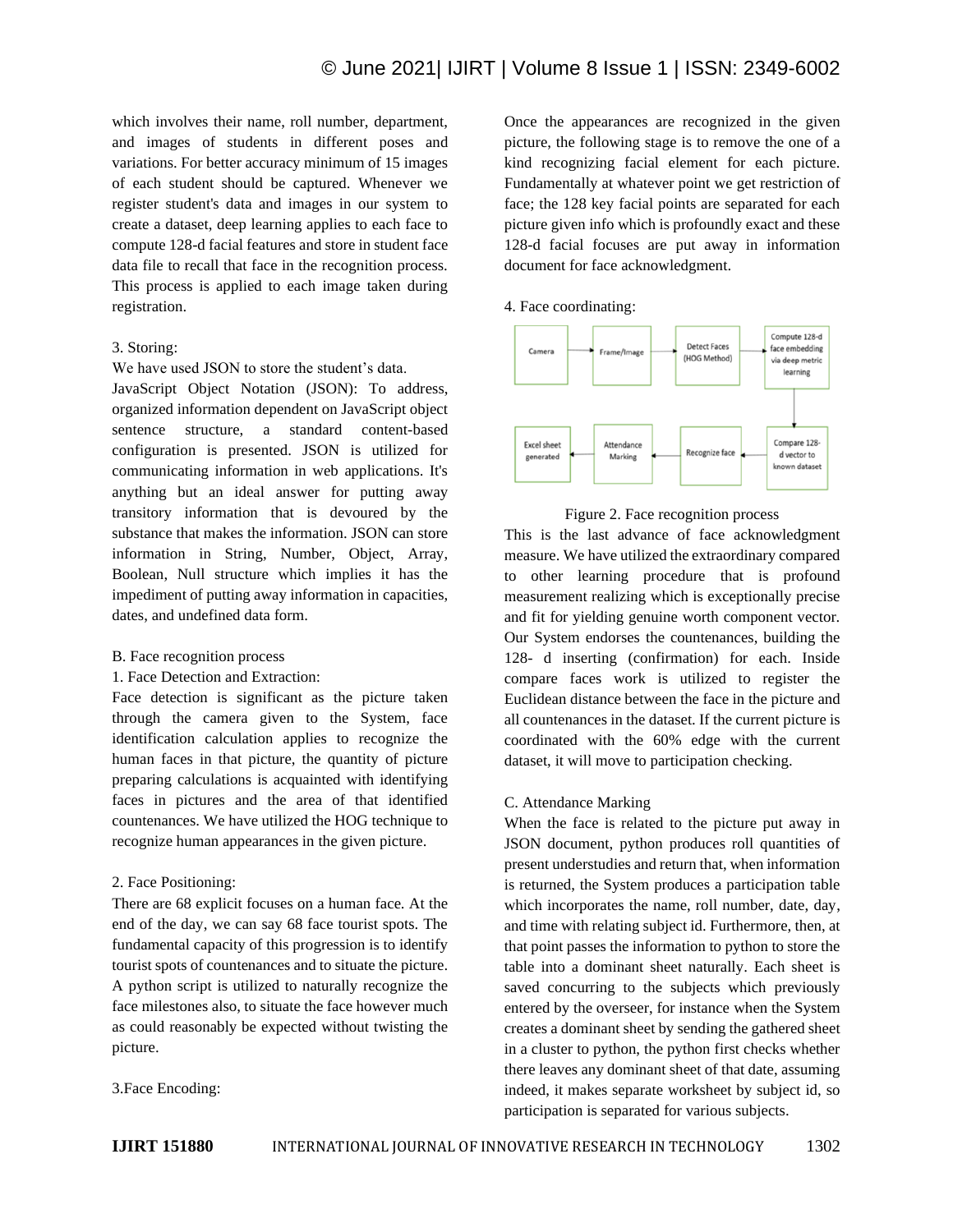# IV. RESULTS AND EXPERIMENTS

To initialize this system, the administrator first registers their student data along with their name roll number, and department. We have created a training dataset of 6 students (a total of 120 images for each) for testing purpose.



Figure 3. Addition of Subjects

This is the subject organizer, subjects are to be filled as per timetable once the time shows up for the comparing subject, the System begins catching pictures, recognizes the faces, contrasts the appearances and existing data set, marks participation, and creates a dominant sheet for the perceive understudies.



Figure 4. Test Image of students

The attendance system proved to recognize images from different angles and light conditions. The faces which are not in our training dataset are marked as unknown. The attendance of recognizing images of students is marked in real-time. And import to excel sheet and saved by the system automatically. Excel sheet generated by the system automatically with the corresponding subject id, date, and time.

|                     | 5.7.7<br>⊟       | $2 + 1$                                  |                                     |              |                                                                         |               |                                           |                              |                            | 2019-4-5 - Excel                                                     |      |
|---------------------|------------------|------------------------------------------|-------------------------------------|--------------|-------------------------------------------------------------------------|---------------|-------------------------------------------|------------------------------|----------------------------|----------------------------------------------------------------------|------|
|                     | Home<br>File     | Insert                                   | Page Layout Formulas Data           |              |                                                                         | <b>Review</b> | View $\qquad$ Tell me what you want to do |                              |                            |                                                                      |      |
|                     | $X_{\text{out}}$ |                                          | Calibri                             |              | $\cdot$ 11 $\cdot$ A' A' $\equiv$ = $\Rightarrow$ $\Rightarrow$ $\cdot$ |               |                                           | Virap Text                   | General                    |                                                                      |      |
| Paste               | <b>Th</b> Copy = |                                          |                                     |              |                                                                         |               |                                           |                              |                            | B / U - 田 - 立 - A - 田 三 三 - 三 田 Hi Hollange & Center - S - % , 1 % % | Cor  |
|                     |                  | Format Painter                           |                                     |              |                                                                         |               |                                           |                              |                            |                                                                      | Forn |
|                     | Clipboard        | $-74$                                    |                                     | Font         | <b>Contract Contract Contract</b>                                       |               | Alignment                                 |                              | $\mathcal{L}_{\mathbf{a}}$ | Number<br>$\Gamma_{\rm R}$                                           |      |
| 121                 |                  | $\mathbb{R}$<br>$\sim$<br>$>\,$          | $\sim$                              | fx           |                                                                         |               |                                           |                              |                            |                                                                      |      |
| $\mathcal{A}$       | $\mathbb{A}$     | $\mathbf{B}$                             | $\epsilon$                          | $\mathbf{D}$ | $\blacksquare$                                                          | $\mathbb{R}$  | G                                         | $-14$                        | <b>Contract Contract</b>   | $\mathbf{r}$                                                         | ĸ    |
|                     |                  | <b>Roll Numb Student N Departme Date</b> |                                     |              | Time                                                                    | Day           |                                           | Subject ID Subject Na Status |                            |                                                                      |      |
| $\overline{2}$      | <b>f16TL30</b>   | Amun                                     | Telecomm 2019-4-5 12:34:33          |              |                                                                         | Friday        | cen                                       | <b>Comunica Present</b>      |                            |                                                                      |      |
| 3                   | <b>F16TL26</b>   | Adnan                                    | Telecomm 2019-4-5 12:34:33          |              |                                                                         | Friday        | cen                                       | <b>Comunica Present</b>      |                            |                                                                      |      |
| $\boldsymbol{A}$    | f16tl28          |                                          | Asadullah telecom 2019-4-5 12:34:33 |              |                                                                         | Friday        | ccn                                       | <b>Comunica Present</b>      |                            |                                                                      |      |
| 5                   |                  |                                          |                                     |              |                                                                         |               |                                           |                              |                            |                                                                      |      |
| 6<br>$\overline{7}$ |                  |                                          |                                     |              |                                                                         |               |                                           |                              |                            |                                                                      |      |
| 8                   |                  |                                          |                                     |              |                                                                         |               |                                           |                              |                            |                                                                      |      |
| $\Omega$            |                  |                                          |                                     |              |                                                                         |               |                                           |                              |                            |                                                                      |      |
| 10                  |                  |                                          |                                     |              |                                                                         |               |                                           |                              |                            |                                                                      |      |
| 11                  |                  |                                          |                                     |              |                                                                         |               |                                           |                              |                            |                                                                      |      |
| 12                  |                  |                                          |                                     |              |                                                                         |               |                                           |                              |                            |                                                                      |      |
| 13                  |                  |                                          |                                     |              |                                                                         |               |                                           |                              |                            |                                                                      |      |
| 14                  |                  |                                          |                                     |              |                                                                         |               |                                           |                              |                            |                                                                      |      |
| 15                  |                  |                                          |                                     |              |                                                                         |               |                                           |                              |                            |                                                                      |      |
| 16                  |                  |                                          |                                     |              |                                                                         |               |                                           |                              |                            |                                                                      |      |
| 17                  |                  |                                          |                                     |              |                                                                         |               |                                           |                              |                            |                                                                      |      |
| 18<br>19            |                  |                                          |                                     |              |                                                                         |               |                                           |                              |                            |                                                                      |      |
| 20                  |                  |                                          |                                     |              |                                                                         |               |                                           |                              |                            |                                                                      |      |
| 21                  |                  |                                          |                                     |              |                                                                         |               |                                           |                              |                            |                                                                      |      |
| 22                  |                  |                                          |                                     |              |                                                                         |               |                                           |                              |                            |                                                                      |      |
| $\sim$              | $\sim$           | Sheet  <br>ccn                           | $\circledR$                         |              |                                                                         |               |                                           |                              |                            |                                                                      |      |

# Figure 5. Excel sheet

Several experiments are performed with varying distances, angles, and persons, we keep vary one value and constant the other two. The system accuracy effects as the variation in angle increases



# Figure6.Accuracy of graph in terms of angles



Figure 7. Accuracy graph in terms of distance